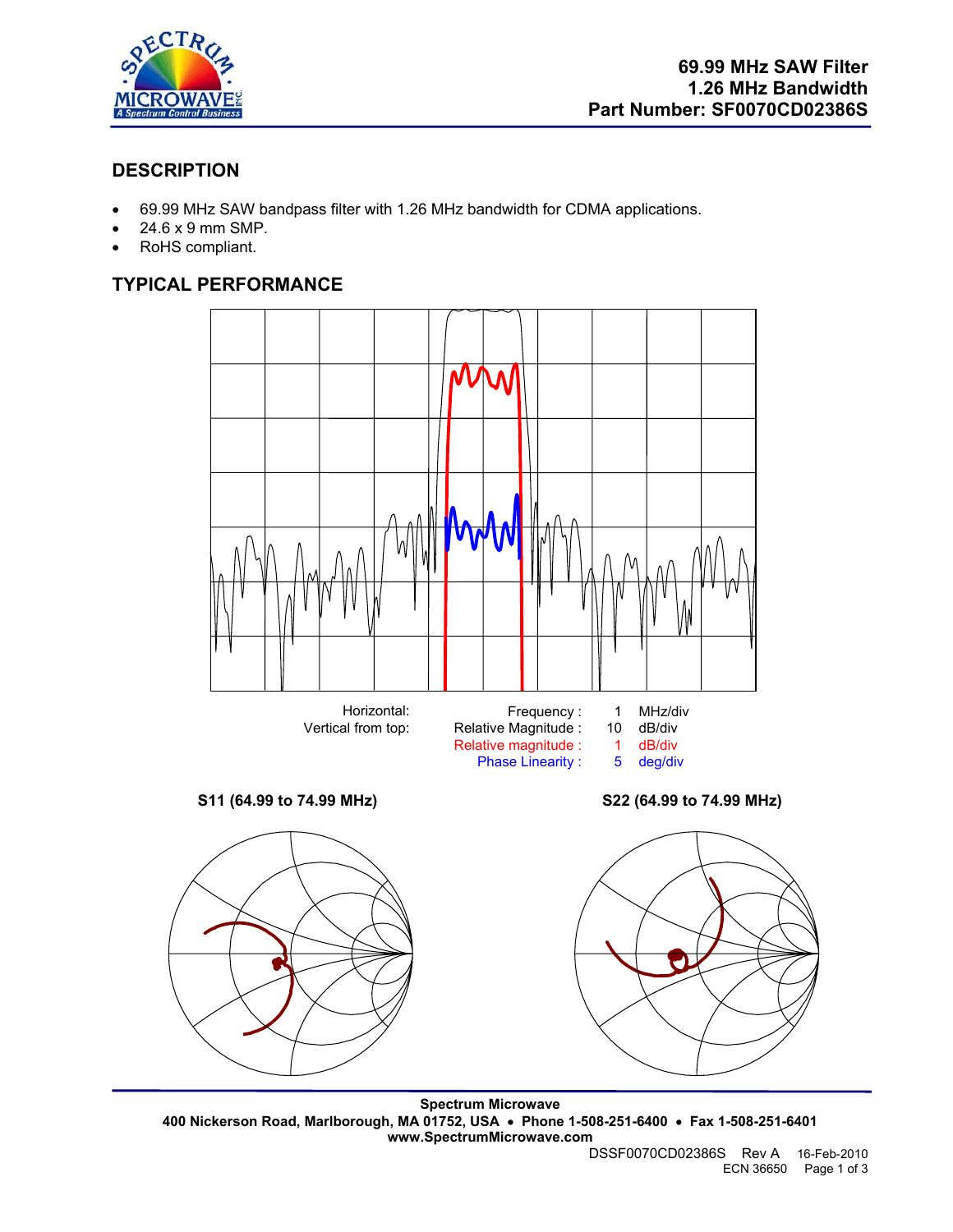

### **SPECIFICATION**

| Parameter                                  | Min   | Tvp   | Max   | <b>Units</b> |
|--------------------------------------------|-------|-------|-------|--------------|
| Center Frequency (Fc) <sup>1</sup>         |       | 69.99 |       | <b>MHz</b>   |
| Minimum Insertion Loss <sup>2</sup>        |       | 17    | 20    | dB           |
| Lower 1.5 dB Band Edge                     |       | 69.33 | 69.36 | <b>MHz</b>   |
| Upper 1.5 dB Band Edge                     | 70.62 | 70.65 |       | <b>MHz</b>   |
| Lower 14 dB Band Edge                      | 69.21 | 69.25 |       | <b>MHz</b>   |
| Upper 14 dB Band Edge                      |       | 70.73 | 70.77 | <b>MHz</b>   |
| Lower 25 dB Band Edge                      | 69.09 | 69.18 |       | <b>MHz</b>   |
| Upper 25 dB Band Edge                      |       | 70.80 | 70.89 | <b>MHz</b>   |
| Passband Ripple (Fc +/- 0.615 MHz)         |       | 0.5   | 1.0   | dB p-p       |
| Phase Linearity (Fc +/- 0.615 MHz)         |       | 4.5   | 8     | deg p-p      |
| Input Return Loss @ Fc                     | 10    | 16    |       | dB           |
| Output return Loss @ Fc                    | 10    | 16    |       | dB           |
| Rejection (15 MHz to 61 MHz) <sup>3</sup>  | 40    | 60    |       | dB           |
| Rejection (61 MHz to 68 MHz) $3$           | 30    | 38    |       | dB           |
| Rejection (72 MHz to 79 MHz) <sup>3</sup>  | 30    | 38    |       | dB           |
| Rejection (79 MHz to 140 MHz) <sup>3</sup> | 40    | 50    |       | dB           |
| Source and Load Impedance                  |       | 50    |       | Ω            |

Notes: 1. Average of the lower and upper 3 dB band edge frequencies.

2. All dB values are referenced to the insertion loss.

3. Dependent on PC board layout.

## **MAXIMUM RATINGS**

| <b>LParameter</b>                  | <u>Mm</u> | Max |        |
|------------------------------------|-----------|-----|--------|
| Storage Temperature Range          | -40       | 85  | $\sim$ |
| <b>Operating Temperature Range</b> | -10       |     | $\sim$ |
| Input Power Level                  |           | 10. | dBm    |



Notes:

1. Recommend use of +/- 2% tolerance components. Minimum Q=40.

2. Component values are for reference only and may change depending on board layout.

**Spectrum Microwave 400 Nickerson Road, Marlborough, MA 01752, USA** • **Phone 1-508-251-6400** • **Fax 1-508-251-6401 www.SpectrumMicrowave.com**